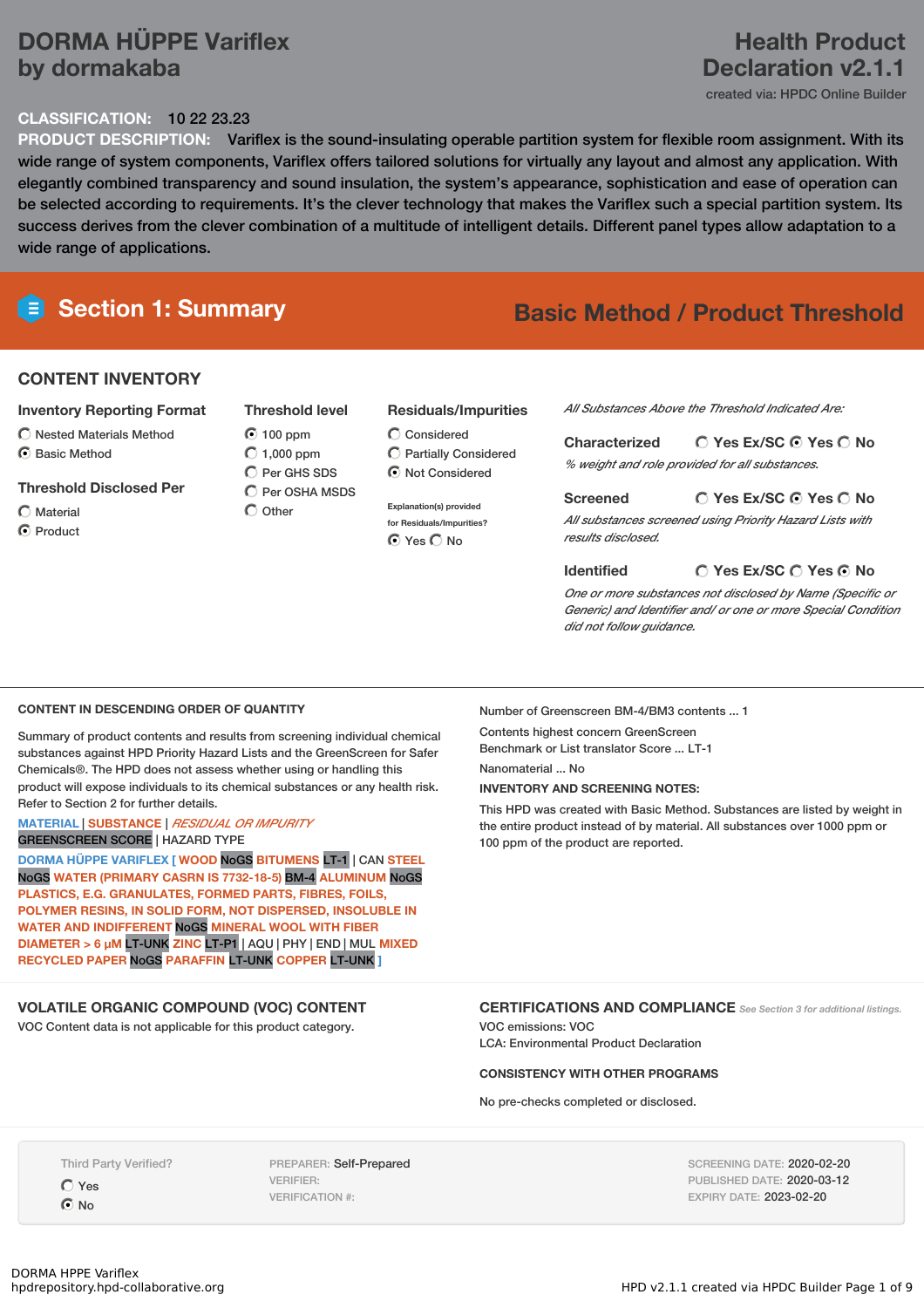This section lists contents in a product based on specific threshold(s) and reports detailed health information including hazards. This *HPD uses the inventory method indicated above, which is one of three possible methods:*

- *Basic Inventory method with Product-level threshold.*
- *Nested Material Inventory method with Product-level threshold*
- $\bullet$ *Nested Material Inventory method with individual Material-level thresholds*

Definitions and requirements for the three inventory methods and requirements for each data field can be found in the HPD Open *Standard version 2.1.1, available on the HPDC website at: [www.hpd-collaborative.org/hpd-2-1-1-standard](https://www.hpd-collaborative.org/hpd-2-1-1-standard)*

# **DORMA HÜPPE VARIFLEX** PRODUCT THRESHOLD: 100 ppm RESIDUALS AND IMPURITIES CONSIDERED: No RESIDUALS AND IMPURITIES NOTES: No residuals or impurities are expected in these materials at or above the inventory threshold. OTHER PRODUCT NOTES: - **WOOD** ID: **Not registered** HAZARD SCREENING METHOD: **Pharos Chemical and Materials Library** HAZARD SCREENING DATE: **2020-02-20** %: **42.76 - 42.76** GS: **NoGS** RC: **Both** NANO: **No** ROLE: **Cover board of element** HAZARD TYPE THE RESERVED ON AGENCY AND LIST TITLES THE RESERVED ON A MARNINGS None found Nowarnings found on HPD Priority Hazard Lists SUBSTANCE NOTES: Particle board/chipboard **BITUMENS** ID: **128683-24-9** HAZARD SCREENING METHOD: **Pharos Chemical and Materials Library** HAZARD SCREENING DATE: **2020-02-20** %: **21.00** - **21.00 COLE: Sound insulation material** GS: LT-1 RC: None NANO: No ROLE: Sound insulation material HAZARD TYPE AGENCY AND LIST TITLES WARNINGS CANCER CA EPA - Prop 65 Carcinogen CANCER US CDC - Occupational Carcinogens Occupational Carcinogen CANCER **IARC** IARC **GROUP 2B - Possibly carcinogenic to humans - inhaled from** occupational sources SUBSTANCE NOTES: Bitumen foil **STEEL** ID: **12597-69-2** HAZARD SCREENING METHOD: **Pharos Chemical and Materials Library** HAZARD SCREENING DATE: **2020-02-20**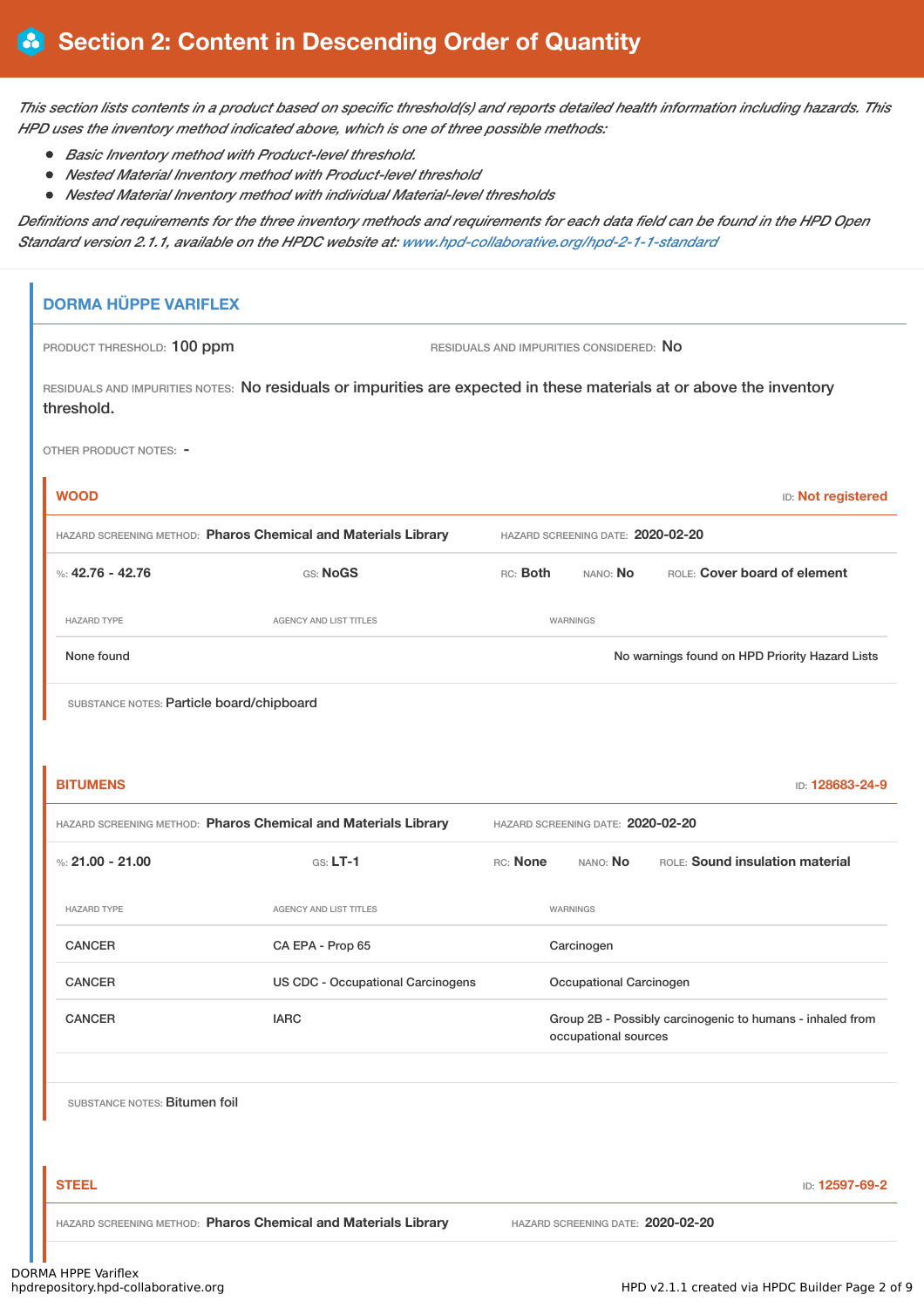| %: $17.10 - 17.10$                                                                            | GS: NoGS                                                       | RC: Both                          | NANO: No                          |                    |                    | ROLE: Frame construction                       |
|-----------------------------------------------------------------------------------------------|----------------------------------------------------------------|-----------------------------------|-----------------------------------|--------------------|--------------------|------------------------------------------------|
| <b>HAZARD TYPE</b>                                                                            | AGENCY AND LIST TITLES                                         | WARNINGS                          |                                   |                    |                    |                                                |
| None found                                                                                    |                                                                |                                   |                                   |                    |                    | No warnings found on HPD Priority Hazard Lists |
| <b>SUBSTANCE NOTES: -</b>                                                                     |                                                                |                                   |                                   |                    |                    |                                                |
|                                                                                               |                                                                |                                   |                                   |                    |                    |                                                |
| <b>WATER (PRIMARY CASRN IS 7732-18-5)</b>                                                     |                                                                |                                   |                                   |                    |                    | ID: 652133-48-7                                |
|                                                                                               | HAZARD SCREENING METHOD: Pharos Chemical and Materials Library | HAZARD SCREENING DATE: 2020-02-20 |                                   |                    |                    |                                                |
| %: $6.94 - 6.94$                                                                              | $GS:$ BM-4                                                     | RC: None                          | NANO: No                          |                    |                    | ROLE: Cover board of element                   |
| <b>HAZARD TYPE</b>                                                                            | AGENCY AND LIST TITLES                                         | WARNINGS                          |                                   |                    |                    |                                                |
| None found                                                                                    |                                                                |                                   |                                   |                    |                    | No warnings found on HPD Priority Hazard Lists |
| SUBSTANCE NOTES: Particle board/chipboard                                                     |                                                                |                                   |                                   |                    |                    |                                                |
|                                                                                               |                                                                |                                   |                                   |                    |                    |                                                |
| <b>ALUMINUM</b>                                                                               |                                                                |                                   |                                   |                    |                    | ID: 91728-14-2                                 |
|                                                                                               | HAZARD SCREENING METHOD: Pharos Chemical and Materials Library |                                   | HAZARD SCREENING DATE: 2020-02-20 |                    |                    |                                                |
| %: $4.70 - 4.70$                                                                              | GS: NoGS                                                       | RC: Both                          | NANO: No                          |                    |                    | ROLE: Frame construction                       |
| <b>HAZARD TYPE</b>                                                                            | <b>AGENCY AND LIST TITLES</b>                                  | <b>WARNINGS</b>                   |                                   |                    |                    |                                                |
| None found                                                                                    |                                                                |                                   |                                   |                    |                    | No warnings found on HPD Priority Hazard Lists |
| <b>SUBSTANCE NOTES: -</b>                                                                     |                                                                |                                   |                                   |                    |                    |                                                |
|                                                                                               |                                                                |                                   |                                   |                    |                    |                                                |
| PLASTICS, E.G. GRANULATES, FORMED PARTS, FIBRES, FOILS, POLYMER RESINS, IN<br>ID: 937182-60-0 |                                                                |                                   |                                   |                    |                    |                                                |
|                                                                                               | SOLID FORM, NOT DISPERSED, INSOLUBLE IN WATER AND INDIFFERENT  |                                   |                                   |                    |                    |                                                |
|                                                                                               | HAZARD SCREENING METHOD: Pharos Chemical and Materials Library |                                   |                                   |                    |                    | HAZARD SCREENING DATE: 2020-02-20              |
| %: $3.60 - 3.60$                                                                              | GS: NoGS                                                       |                                   |                                   | RC:<br><b>None</b> | NANO:<br><b>No</b> | ROLE: Lip / corner<br>seals                    |
| <b>HAZARD TYPE</b>                                                                            | AGENCY AND LIST TITLES                                         | WARNINGS                          |                                   |                    |                    |                                                |
| None found                                                                                    |                                                                |                                   |                                   |                    |                    | No warnings found on HPD Priority Hazard Lists |
| <b>SUBSTANCE NOTES: -</b>                                                                     |                                                                |                                   |                                   |                    |                    |                                                |
|                                                                                               |                                                                |                                   |                                   |                    |                    |                                                |
|                                                                                               | MINERAL WOOL WITH FIBER DIAMETER > 6 µM                        |                                   |                                   |                    |                    | ID: 65997-17-3                                 |
|                                                                                               | HAZARD SCREENING METHOD: Pharos Chemical and Materials Library | HAZARD SCREENING DATE: 2020-02-20 |                                   |                    |                    |                                                |
| %: $1.70 - 1.70$                                                                              | GS: LT-UNK                                                     | RC: None                          | NANO: No                          |                    |                    | ROLE: Sound insulation material                |
|                                                                                               |                                                                |                                   |                                   |                    |                    |                                                |

. .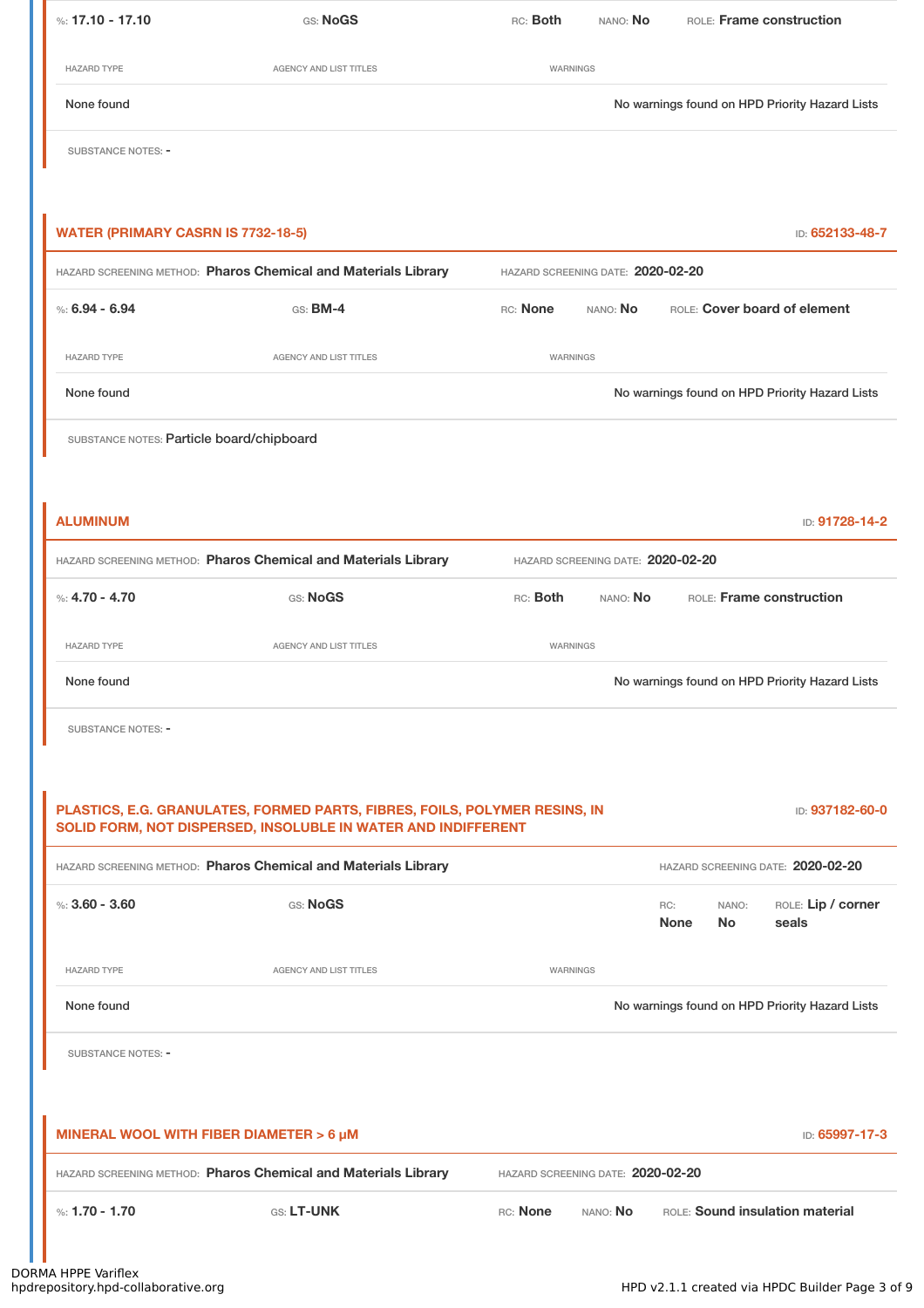HAZARD TYPE **AGENCY AND LIST TITLES** WARNINGS

None found Nowarnings found Nowarnings found on HPD Priority Hazard Lists

SUBSTANCE NOTES: -

**ZINC** ID: **7440-66-6**

| HAZARD SCREENING METHOD: Pharos Chemical and Materials Library |                                                |                                      | HAZARD SCREENING DATE: 2020-02-20                                                       |                            |                             |  |  |
|----------------------------------------------------------------|------------------------------------------------|--------------------------------------|-----------------------------------------------------------------------------------------|----------------------------|-----------------------------|--|--|
| %: $0.90 - 0.90$                                               | $G.S.$ LT-P1                                   | RC: Both                             |                                                                                         | NANO: No                   | ROLE: Mechanical components |  |  |
| <b>HAZARD TYPE</b>                                             | <b>AGENCY AND LIST TITLES</b>                  |                                      |                                                                                         | WARNINGS                   |                             |  |  |
| <b>ACUTE AQUATIC</b>                                           | EU - GHS (H-Statements)                        |                                      | H400 - Very toxic to aquatic life                                                       |                            |                             |  |  |
| <b>CHRON AQUATIC</b>                                           | EU - GHS (H-Statements)                        |                                      | H410 - Very toxic to aquatic life with long lasting effects                             |                            |                             |  |  |
| PHYSICAL HAZARD (REACTIVE)                                     | EU - GHS (H-Statements)                        |                                      | H250 - Catches fire spontaneously if exposed to air                                     |                            |                             |  |  |
| PHYSICAL HAZARD (REACTIVE)                                     | EU - GHS (H-Statements)                        |                                      | H260 - In contact with water releases flammable gases<br>which may ignite spontaneously |                            |                             |  |  |
| <b>ENDOCRINE</b>                                               | <b>TEDX - Potential Endocrine Disruptors</b>   | <b>Potential Endocrine Disruptor</b> |                                                                                         |                            |                             |  |  |
| <b>MULTIPLE</b>                                                | German FEA - Substances Hazardous to<br>Waters |                                      |                                                                                         | Class 2 - Hazard to Waters |                             |  |  |
|                                                                |                                                |                                      |                                                                                         |                            |                             |  |  |

SUBSTANCE NOTES: Cast zinc

| <b>MIXED RECYCLED PAPER</b>               |                                                                                                     |          |                                   | <b>ID:</b> Not registered                      |
|-------------------------------------------|-----------------------------------------------------------------------------------------------------|----------|-----------------------------------|------------------------------------------------|
|                                           | HAZARD SCREENING METHOD: Pharos Chemical and Materials Library                                      |          | HAZARD SCREENING DATE: 2020-02-20 |                                                |
| %: $0.70 - 0.70$                          | GS: NoGS                                                                                            | RC: Both | NANO: No                          | ROLE: Fastening material                       |
| <b>HAZARD TYPE</b>                        | <b>AGENCY AND LIST TITLES</b>                                                                       | WARNINGS |                                   |                                                |
| None found                                |                                                                                                     |          |                                   | No warnings found on HPD Priority Hazard Lists |
| SUBSTANCE NOTES: -                        |                                                                                                     |          |                                   |                                                |
|                                           |                                                                                                     |          |                                   |                                                |
| <b>PARAFFIN</b>                           |                                                                                                     |          |                                   | ID: 8002-74-2                                  |
|                                           | HAZARD SCREENING METHOD: Pharos Chemical and Materials Library<br>HAZARD SCREENING DATE: 2020-02-20 |          |                                   |                                                |
| %: $0.50 - 0.50$                          | GS: LT-UNK                                                                                          | RC: None | NANO: No                          | ROLE: Cover board of element                   |
| <b>HAZARD TYPE</b>                        | <b>AGENCY AND LIST TITLES</b>                                                                       | WARNINGS |                                   |                                                |
| None found                                |                                                                                                     |          |                                   | No warnings found on HPD Priority Hazard Lists |
| SUBSTANCE NOTES: Particle board/chipboard |                                                                                                     |          |                                   |                                                |

# DORMA HPPE Variflex<br>hpdrepository.hpd-collaborative.org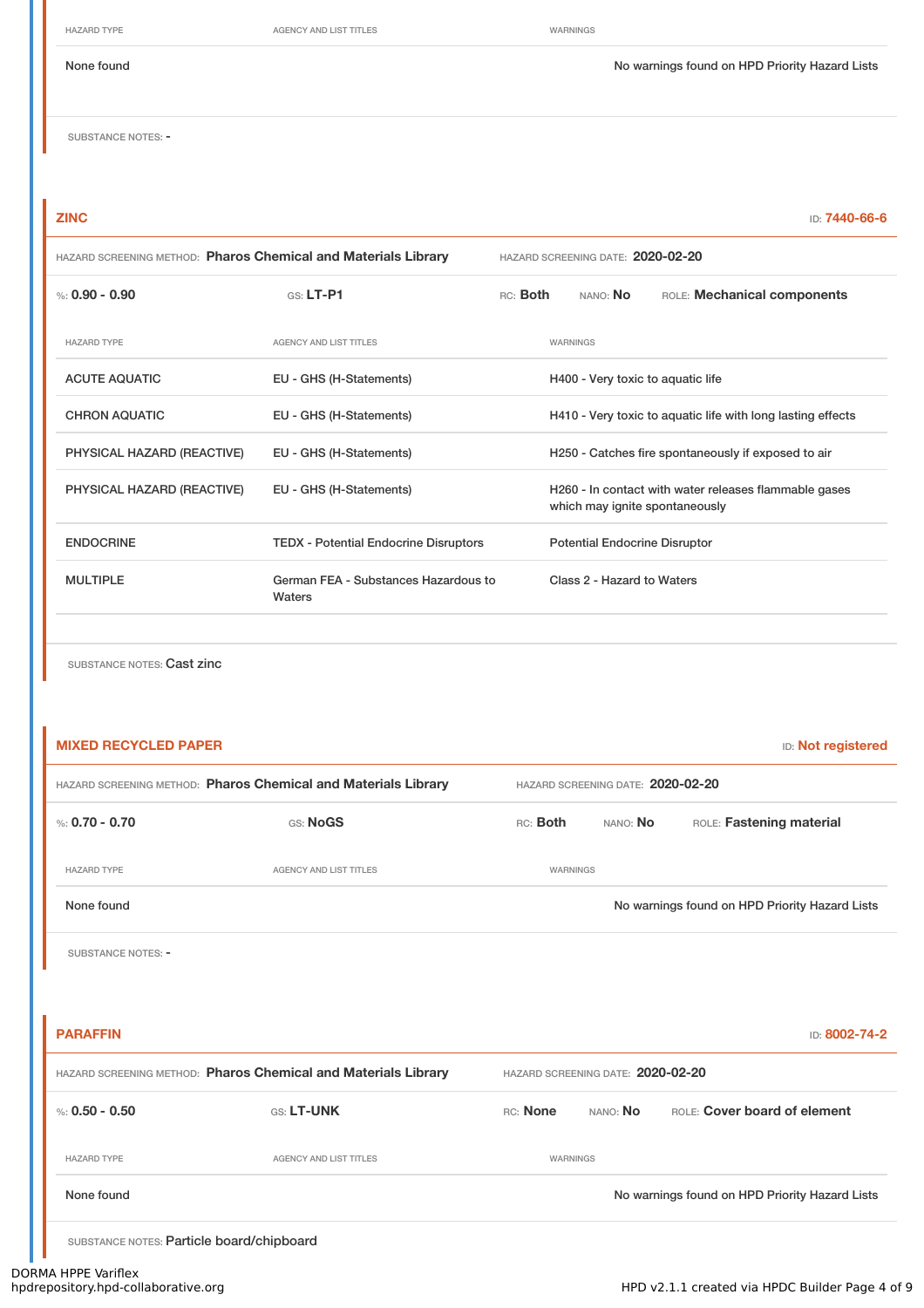| HAZARD SCREENING METHOD: Pharos Chemical and Materials Library |                        |          | HAZARD SCREENING DATE: 2020-02-20 |                                                |  |  |
|----------------------------------------------------------------|------------------------|----------|-----------------------------------|------------------------------------------------|--|--|
| %: 0.10 - 0.10                                                 | <b>GS: LT-UNK</b>      | RC: Both | nano: <b>No</b>                   | ROLE: Roller for element                       |  |  |
| <b>HAZARD TYPE</b>                                             | AGENCY AND LIST TITLES | WARNINGS |                                   |                                                |  |  |
| None found                                                     |                        |          |                                   | No warnings found on HPD Priority Hazard Lists |  |  |

SUBSTANCE NOTES: -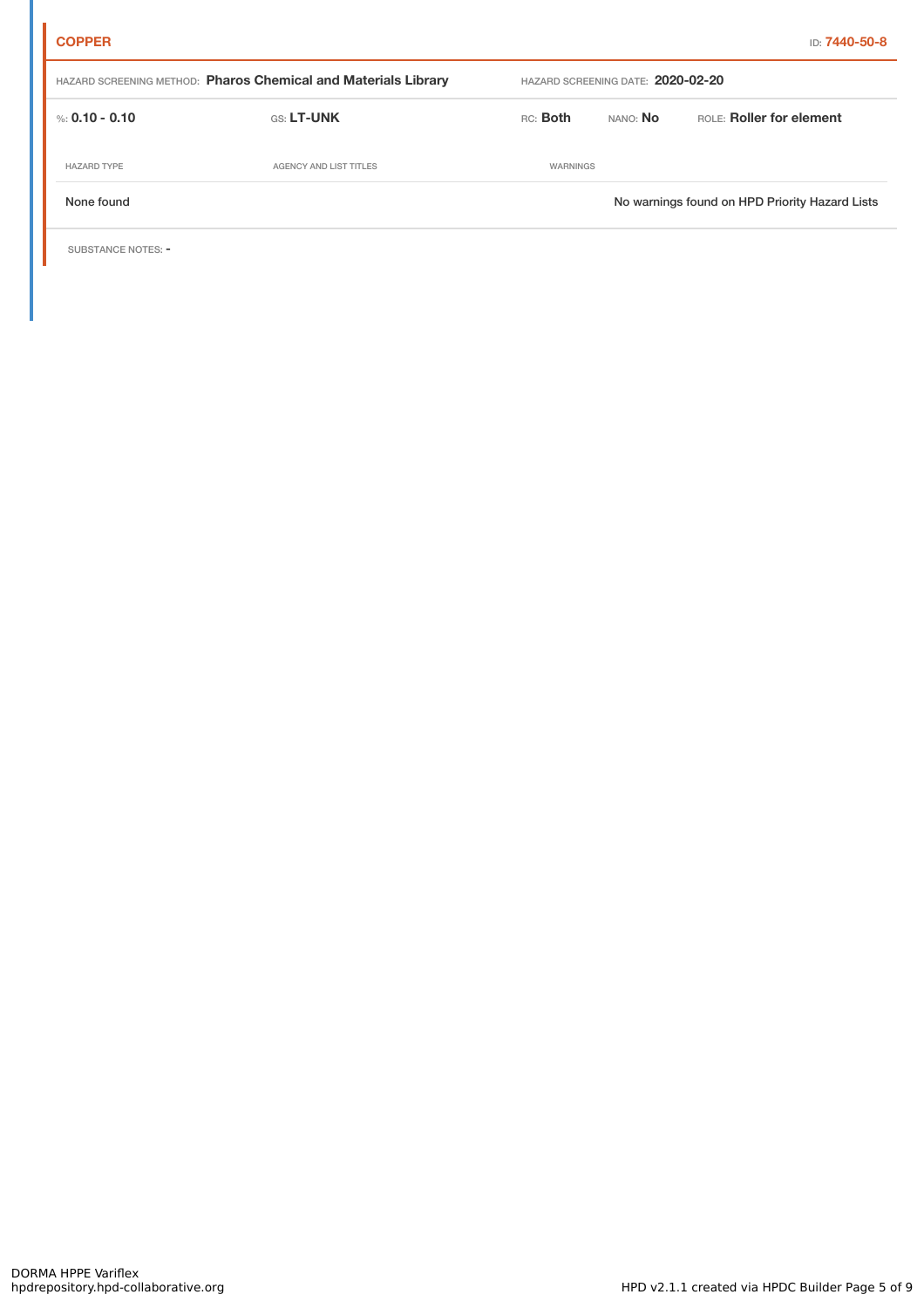This section lists applicable certification and standards compliance information for VOC emissions and VOC content. Other types of *health or environmental performance testing or certifications completed for the product may be provided.*

| <b>VOC EMISSIONS</b>                                                                                                                                                                       | <b>VOC</b>                               |                                        |                                                                  |  |  |
|--------------------------------------------------------------------------------------------------------------------------------------------------------------------------------------------|------------------------------------------|----------------------------------------|------------------------------------------------------------------|--|--|
| CERTIFYING PARTY: Third Party<br>APPLICABLE FACILITIES: Westerstede/Ocholt in<br>Germany<br><b>CERTIFICATE URL:</b><br>CERTIFICATION AND COMPLIANCE NOTES: -                               | <b>ISSUE DATE: 2019-</b><br>$02 - 25$    | <b>FXPIRY DATE:</b>                    | CERTIFIER OR LAB: eCO-INSTITUT<br><b>Germany GmbH</b>            |  |  |
| <b>LCA</b>                                                                                                                                                                                 | <b>Environmental Product Declaration</b> |                                        |                                                                  |  |  |
| CERTIFYING PARTY: Third Party<br>APPLICABLE FACILITIES: Westerstede/Ocholt,<br>Germany<br>CERTIFICATE URL: https://www.dorma-<br>hueppe.com/files/e9ddb810-d1cd-11e8-80a1-<br>a55a8be126f0 | $ISSUF$ DATE: $2017-$<br>$12 - 12$       | <b>FXPIRY DATE: 2022-</b><br>$12 - 11$ | <b>CERTIFIER OR LAB: Institut Bauen</b><br>und Umwelt e.V. (IBU) |  |  |
| CERTIFICATION AND COMPLIANCE NOTES: -                                                                                                                                                      |                                          |                                        |                                                                  |  |  |

# **Section 4: Accessories**

This section lists related products or materials that the manufacturer requires or recommends for installation (such as adhesives or fasteners), maintenance, cleaning, or operations. For information relating to the contents of these related products, refer to their *applicable Health Product Declarations, if available.*

No accessories are required for this product.

## **Section 5: General Notes**

Dorma Hüppe movable walls: Global provider of high-quality operable partition systems. Dorma Hüppe is part of the dormakaba Group and makes up the Movable Walls business unit together with Modernfold and Skyfold. With its movable wall systems for conference facilities, congress centres, banks, exhibitions etc. and 130 years of company tradition supporting it, Dorma Hüppe is able to offer customers throughout the world smart solutions for efficient room management. Dorma Hüppe not only plans, designs and installs movable partition wall systems, it also ensures their ongoing durability, function and performance with a range of high-value services. For more information, please go to: https://www.dorma-hueppe.com. The information contained in this HPD is to be used only as a voluntary information on our products. dormakaba makes no representation or warranty as to the completeness or accuracy of the information contained herein. The products and specifications set forth in this HPD are subject to change without notice and dormakaba disclaims any and all liability for such changes. The information contained herein is provided without warranties of any kind, either express or implied, and dormakaba disclaims any and all liability for typographical, printing, or production errors or changes affecting the specifications contained herein. dormakaba DISCLAIMS ALL WARRANTIES, EXPRESS OR IMPLIED, INCLUDING, BUT NOT LIMITED TO, THE IMPLIED WARRANTIES OF MERCHANTABILITY AND FITNESS FOR A PARTICULAR PURPOSE.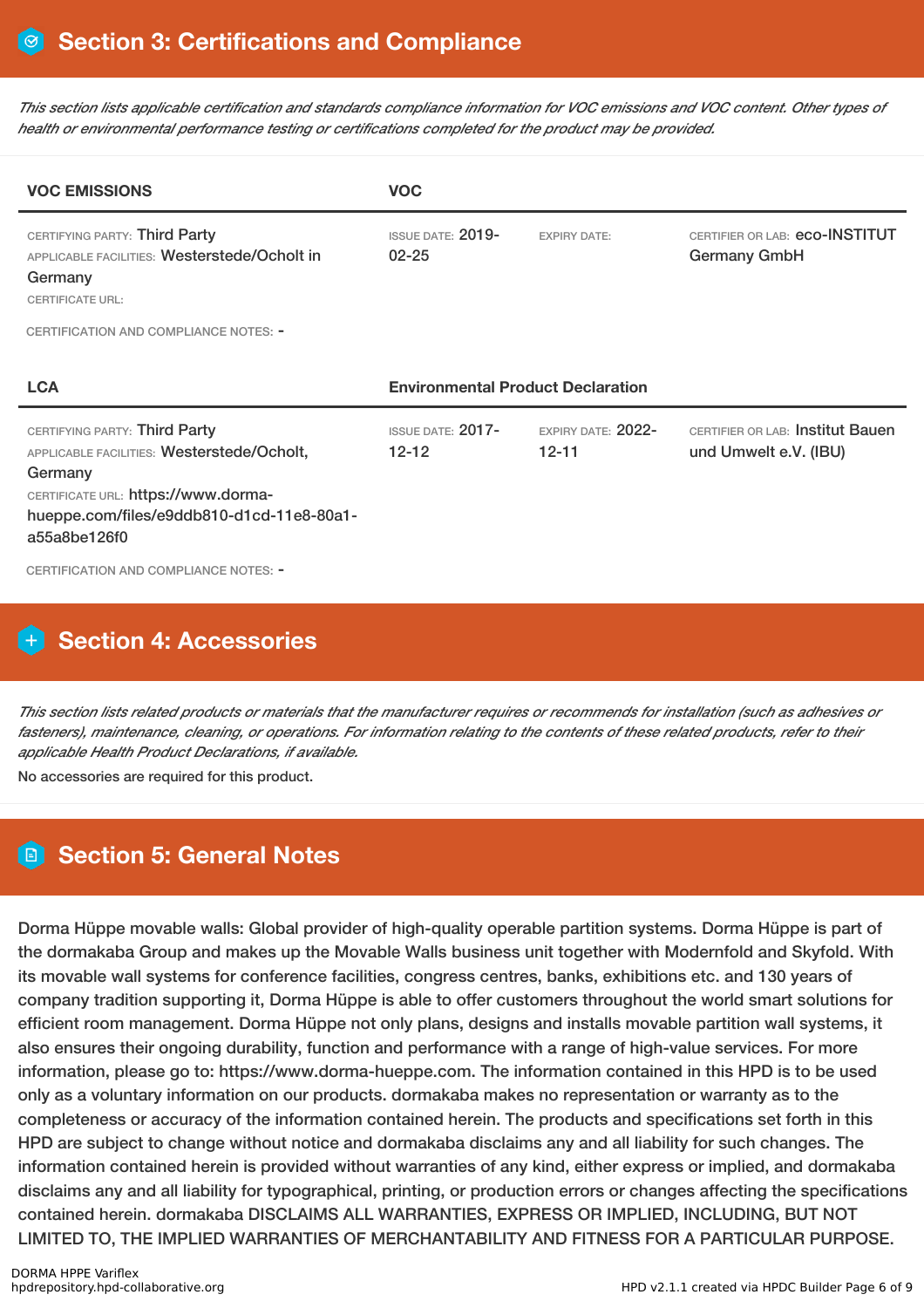IN NO EVENT WILL dormakaba BE LIABLE FOR ANY INCIDENTAL, INDIRECT OR CONSEQUENTIAL DAMAGES ARISING FROM THE SALE OR USE OF ANY PRODUCT. All sales of products shall be subject to dormakaba's applicable General Terms and Conditions, a copy of which will be provided by your local dormakaba organisation upon request.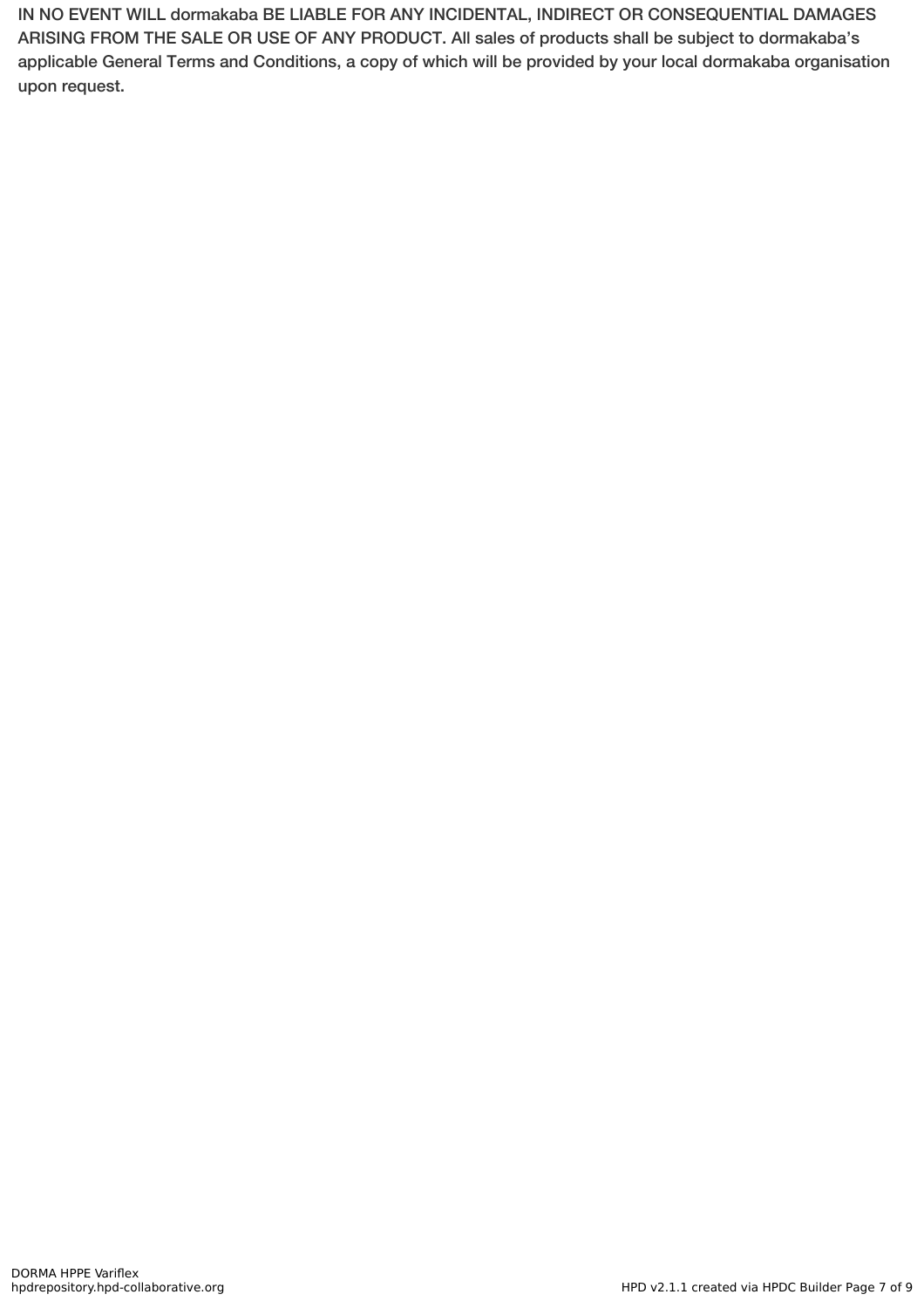### **MANUFACTURER INFORMATION**

MANUFACTURER: **dormakaba**

ADDRESS: **DORMA Hüppe Raumtrennsysteme GmbH Industriestraße 5 Westerstede/Ocholt Lower Saxony 26655, Germany**

WEBSITE: **www.dorma-hueppe.com**

#### **KEY**

CONTACT NAME: **Jörg Tholen** TITLE: **Lead Product & Marketing** PHONE: **+49 4409 666-368** EMAIL: **joerg.tholen@dormakaba.com**

**OSHA MSDS** Occupational Safety and Health Administration Material Safety Data Sheet **GHS SDS** Globally Harmonized System of Classification and Labeling of Chemicals Safety Data Sheet

#### **Hazard Types**

**AQU** Aquatic toxicity **CAN** Cancer **DEV** Developmental toxicity **END** Endocrine activity **EYE** Eye irritation/corrosivity **GEN** Gene mutation

#### **GreenScreen (GS)**

**BM-4** Benchmark 4 (prefer-safer chemical) **BM-3** Benchmark 3 (use but still opportunity for improvement) **BM-2** Benchmark 2 (use but search for safer substitutes) **BM-1** Benchmark 1 (avoid - chemical of high concern) **BM-U** Benchmark Unspecified (insuficient data to benchmark)

**GLO** Global warming **MAM** Mammalian/systemic/organ toxicity **MUL** Multiple hazards **NEU** Neurotoxicity **OZO** Ozone depletion **PBT** Persistent Bioaccumulative Toxic

**PHY** Physical Hazard (reactive) **REP** Reproductive toxicity **RES** Respiratory sensitization **SKI** Skin sensitization/irritation/corrosivity **LAN** Land Toxicity **NF** Not found on Priority Hazard Lists

**LT-P1** List Translator Possible Benchmark 1 **LT-1** List Translator Likely Benchmark 1 **LT-UNK** List Translator Benchmark Unknown (insufficient information from List Translator lists to benchmark) **NoGS** Unknown (no data on List Translator Lists)

#### **Recycled Types**

**PreC** Preconsumer (Post-Industrial) **PostC** Postconsumer **Both** Both Preconsumer and Postconsumer **Unk** Inclusion of recycled content is unknown **None** Does not include recycled content

#### **Other Terms**

**Inventory Methods:**

**Nested Method / Material Threshold** Substances listed within each material per threshold indicated per material **Nested Method / Product Threshold** Substances listed within each material per threshold indicated per product **Basic Method / Product Threshold** Substances listed individually per threshold indicated per product

**Nano** Composed of nano scale particles or nanotechnology **Third Party Verified** Verification by independent certifier approved by HPDC **Preparer** Third party preparer, if not self-prepared by manufacturer **Applicable facilities** Manufacturing sites to which testing applies

The Health Product Declaration (HPD) Open Standard provides for the disclosure of product contents and potential associated human and environmental health hazards. Hazard associations are based on the HPD Priority Hazard Lists, the GreenScreen List Translator™, and when *available, full GreenScreen® assessments. The HPD Open Standard v2.1 is not:*

- *<sup>a</sup> method for the assessment of exposure or risk associated with product handling or use,*
- a method for assessing potential health impacts of: (i) substances used or created during the manufacturing process or (ii) substances *created after the product is delivered for end use.*

Information about life cycle, exposure and/or risk assessments performed on the product may be reported by the manufacturer in appropriate *Notes sections, and/or, where applicable, in the Certifications section.*

The HPD Open Standard was created and is supported by the Health Product Declaration Collaborative (the HPD Collaborative), a customer-led organization composed of stakeholders throughout the building industry that is committed to the continuous improvement of building products *through transparency, openness, and innovation throughout the product supply chain.*

The product manufacturer and any applicable independent verifier are solely responsible for the accuracy of statements and claims made in this